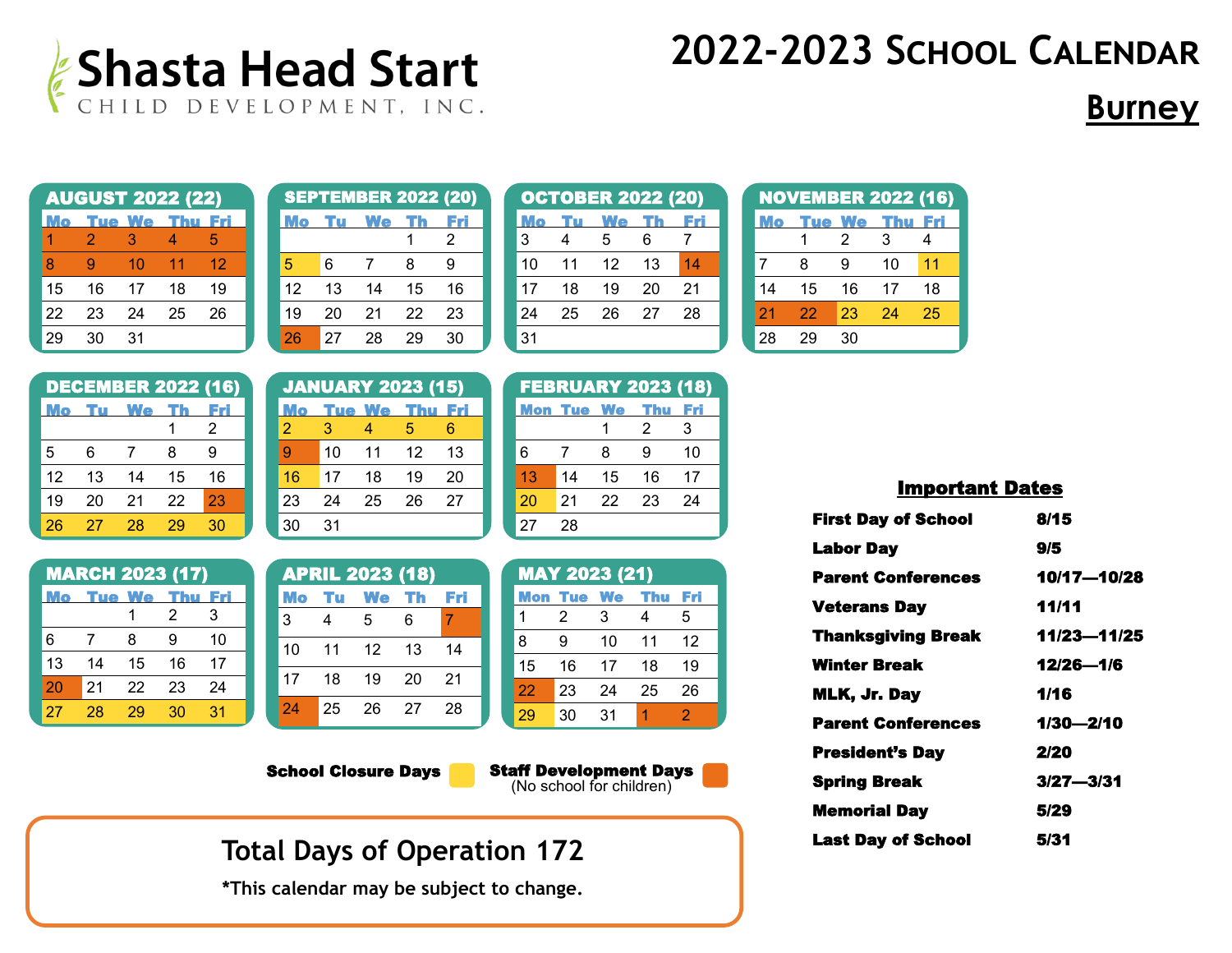

### **Classrooms: Cottonwood, Happy Valley, Lake**

|    | <b>AUGUST 2022 (13)</b> |            |    |     |
|----|-------------------------|------------|----|-----|
|    |                         | Tue We Thu |    | Fri |
|    | 2                       | 3          |    | 5   |
| 8  | g                       | 10         | 11 | 12  |
| 15 | 16                      | 17         | 18 | 19  |
| 22 | 23                      | 24         | 25 | 26  |
|    | 30                      | 31         |    |     |

|    |    | <b>SEPTEMBER 2022 (20)</b> |    |    |
|----|----|----------------------------|----|----|
|    |    | <b>We</b>                  |    |    |
|    |    |                            |    | 2  |
| 5  | 6  | 7                          | 8  | 9  |
| 12 | 13 | 14                         | 15 | 16 |
| 19 | 20 | 21                         | 22 | 23 |
| 26 | 27 | 28                         | 29 | 30 |

|    |    | <b>OCTOBER 2022 (19)</b> |    |      |
|----|----|--------------------------|----|------|
|    |    | We                       |    | F 71 |
| 3  | 4  | 5                        | 6  | 7    |
| 10 | 11 | 12                       | 13 | 14   |
| 17 | 18 | 19                       | 20 | 21   |
| 24 | 25 | 26                       | 27 | 28   |
| 31 |    |                          |    |      |

|                | <b>NOVEMBER 2022 (16)</b> |               |            |     |
|----------------|---------------------------|---------------|------------|-----|
|                |                           | <b>Tue We</b> | <b>Thu</b> | Fri |
|                |                           | 2             | 3          |     |
| $\overline{7}$ | 8                         | g             | 10         | 11  |
| 14             | 15                        | 16            | 17         | 18  |
| 21             | 22                        | 23            | 24         | 25  |
| 28             | 29                        | 30            |            |     |

| <b>DECEMBER 2022 (16)</b> |    |    |    |    |  |  |
|---------------------------|----|----|----|----|--|--|
|                           |    | We |    |    |  |  |
|                           |    |    |    | 2  |  |  |
| 5                         | 6  | 7  | 8  | 9  |  |  |
| 12                        | 13 | 14 | 15 | 16 |  |  |
| 19                        | 20 | 21 | 22 | 23 |  |  |
| 26                        | 27 | 28 | 20 | 30 |  |  |

| <b>MARCH 2023 (21)</b> |    |                   |    |     |  |
|------------------------|----|-------------------|----|-----|--|
| Mo                     |    | <b>Tue We Thu</b> |    | Fri |  |
|                        |    |                   | 2  | З   |  |
| 6                      | 7  | 8                 | Й  | 10  |  |
| 13                     | 14 | 15                | 16 | 17  |  |
| 20                     | 21 | 22                | 23 | 24  |  |
| 27                     | 28 |                   | 30 | 31  |  |

|    | <b>JANUARY 2023 (15)</b> |    |                       |    |
|----|--------------------------|----|-----------------------|----|
|    |                          |    | <b>Tue We Thu Fri</b> |    |
| 2  | З                        | 4  | 5                     |    |
| 9  | 10                       | 11 | 12 <sup>°</sup>       | 13 |
| 16 | 17                       | 18 | 19                    | 20 |
| 23 | 24                       | 25 | 26                    | 27 |
| 30 | 31                       |    |                       |    |

| <b>APRIL 2023 (13)</b> |    |                 |     |    |  |  |
|------------------------|----|-----------------|-----|----|--|--|
|                        |    | Mo Tu We Th Fri |     |    |  |  |
| 3                      | 4  | -5              | 6   | 7  |  |  |
| 10                     | 11 | $-12$           | 13  | 14 |  |  |
| 17                     | 18 | -19             | 20  | 21 |  |  |
| 24                     | 25 | -26             | -27 | 28 |  |  |

| <b>FEBRUARY 2023 (18)</b> |    |    |    |    |  |
|---------------------------|----|----|----|----|--|
|                           | TT | We | Th |    |  |
|                           |    |    | 2  | 3  |  |
| 6                         | 7  | 8  | 9  | 10 |  |
| 13                        | 14 | 15 | 16 | 17 |  |
| 20                        | 21 | 22 | 23 | 24 |  |
| 27                        | 28 |    |    |    |  |

| <b>MAY 2023 (21)</b> |    |        |       |     |  |  |
|----------------------|----|--------|-------|-----|--|--|
|                      |    | 'ue We | r kun | Fri |  |  |
|                      | 2  | 3      | 4     | 5   |  |  |
| 8                    | 9  | 10     | 11    | 12  |  |  |
| 15                   | 16 | 17     | 18    | 19  |  |  |
| 22                   | 23 | 24     | 25    | 26  |  |  |
| 29                   | 30 | 31     |       | 2   |  |  |

School Closure Days



(No school for children)

### **Total Days of Operation 172**

**\*This calendar may be subject to change.** 

| <b>First Day of School</b> | 8/15        |
|----------------------------|-------------|
| Labor Day                  | 9/5         |
| <b>Parent Conferences</b>  | 10/17-10/28 |
| <b>Veterans Day</b>        | 11/11       |
| <b>Thanksgiving Break</b>  | 11/23-11/25 |
| <b>Winter Break</b>        | 12/26-1/6   |
| <b>MLK, Jr. Day</b>        | 1/16        |
| <b>Parent Conferences</b>  | 1/30-2/10   |
| <b>President's Day</b>     | 2/20        |
| <b>Spring Break</b>        | 4/10—4/14   |
| <b>Memorial Day</b>        | 5/29        |
| <b>Last Day of School</b>  | 5/31        |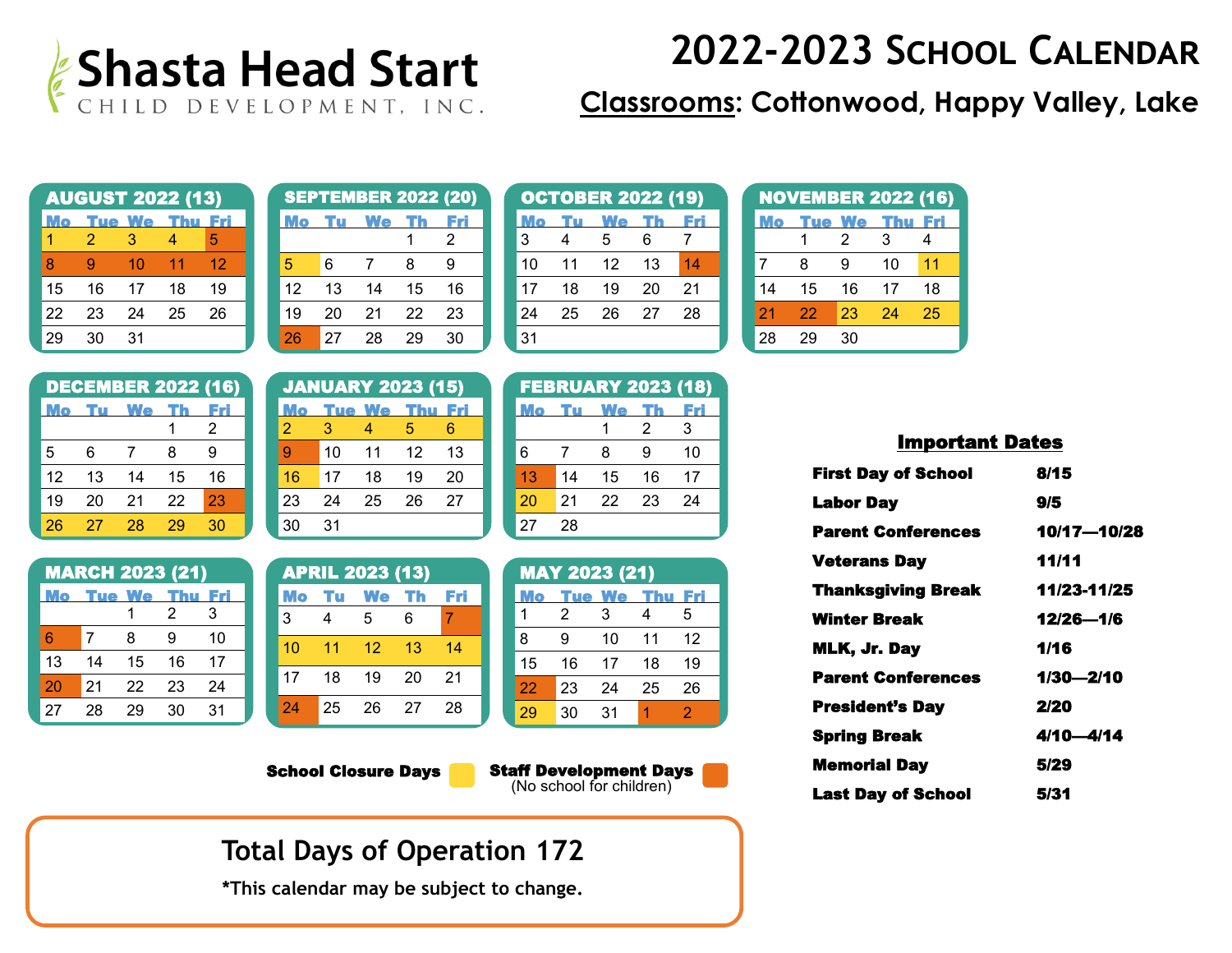

## **Mary St**

|    |    |    | <b>AUGUST 2022 (13)</b> |     |
|----|----|----|-------------------------|-----|
|    |    |    | Tue We Thu              | Fri |
|    | 2  | З  | 4                       | 5   |
| 8  | g  | 10 | 11                      | 12  |
| 15 | 16 | 17 | 18                      | 19  |
| 22 | 23 | 24 | 25                      | 26  |
|    | 30 | 31 |                         |     |

|    |    | <b>SEPTEMBER 2022 (20)</b> |    |    |
|----|----|----------------------------|----|----|
|    |    | We                         |    |    |
|    |    |                            |    | 2  |
| 5  | 6  | 7                          | 8  | 9  |
| 12 | 13 | 14                         | 15 | 16 |
| 19 | 20 | 21                         | 22 | 23 |
| 26 | 27 | 28                         | 29 | 30 |

|    |    | <b>OCTOBER 2022 (20)</b> |    |    |
|----|----|--------------------------|----|----|
|    |    | We                       |    |    |
| 3  | 4  | 5                        | 6  | 7  |
| 10 | 11 | 12                       | 13 | 14 |
| 17 | 18 | 19                       | 20 | 21 |
| 24 | 25 | 26                       | 27 | 28 |
| 31 |    |                          |    |    |

FEBRUARY 2023 (18) Mo Tu We Th Fri

6 7 8 9 10

1 2 3

| <b>NOVEMBER 2022 (16)</b> |    |        |     |     |  |  |  |
|---------------------------|----|--------|-----|-----|--|--|--|
|                           |    | 'ue We | Thu | Fri |  |  |  |
|                           |    | 2      | З   | 4   |  |  |  |
| 7                         | 8  | 9      | 10  | 11  |  |  |  |
| 14                        | 15 | 16     | 17  | 18  |  |  |  |
| 21                        | 22 | 23     | 24  | 25  |  |  |  |
| 28                        | 29 | 30     |     |     |  |  |  |

|    |    | <b>DECEMBER 2022 (16)</b> |    |    | J              |
|----|----|---------------------------|----|----|----------------|
| Mo | m  | <b>We</b>                 |    |    |                |
|    |    |                           |    | 2  | $\overline{a}$ |
| 5  | 6  | 7                         | 8  | 9  | g              |
| 12 | 13 | 14                        | 15 | 16 | 1              |
| 19 | 20 | 21                        | 22 | 23 | $\overline{2}$ |
| 26 | 27 | 28                        | 29 | 30 | 3              |

| <b>APRIL 2023 (13)</b> |    |             |    |       |  |  |  |
|------------------------|----|-------------|----|-------|--|--|--|
|                        |    | Mo Tu We Th |    | - Fri |  |  |  |
| 3                      | 4  | 5           | 6  | 7     |  |  |  |
| 10                     | 11 | 12          | 13 | 14    |  |  |  |
| 17                     | 18 | 19          | 20 | 21    |  |  |  |
| 24                     | 25 | 26          | 27 | 28    |  |  |  |

| <b>JANUARY 2023 (15)</b> |    |    |                       |    |  |  |
|--------------------------|----|----|-----------------------|----|--|--|
|                          |    |    | <b>Tue We Thu Fri</b> |    |  |  |
| 2                        | З  |    | 5                     | հ  |  |  |
| 9                        | 10 | 11 | 12                    | 13 |  |  |
| 16                       | 17 | 18 | 19                    | 20 |  |  |
| 23                       | 24 | 25 | 26                    | 27 |  |  |
| 30                       | 31 |    |                       |    |  |  |

22 23 24 25 26

| 23 | 24                   | 25            | 26  | 27  |  | 20  |
|----|----------------------|---------------|-----|-----|--|-----|
| 30 | 31                   |               |     |     |  | 27  |
|    |                      |               |     |     |  |     |
|    | <b>MAY 2023 (21)</b> |               |     |     |  | JUN |
|    |                      |               |     |     |  |     |
| Mo |                      | <b>Tue We</b> | Thu | Fri |  |     |
|    | 2                    | 3             |     | 5   |  |     |
| 8  | 9                    | 10            | 11  | 12  |  | 5   |

| 13 | 14  | 15                    | 16 | 17 |
|----|-----|-----------------------|----|----|
| 20 | 21  | 22                    | 23 | 24 |
| 27 | 28  |                       |    |    |
|    |     |                       |    |    |
|    |     | <b>JUNE 2023 (12)</b> |    |    |
|    | Tul | We                    |    | FМ |
|    |     |                       |    | 2  |
|    |     |                       |    |    |

| UVINI AVAV ( IA) |    |          |    |     |  |  |
|------------------|----|----------|----|-----|--|--|
| Mo               |    | Tu We Th |    | Fri |  |  |
|                  |    |          |    | 2   |  |  |
| 5                | 6  | 7        | 8  | 9   |  |  |
| 12               | 13 | 14       | 15 | 16  |  |  |
| 19               | 20 | 21       | 22 | 23  |  |  |
| 26               | 27 | 28       | 29 | 30  |  |  |

School Closure Days

29 30 31

Staff Development Days (No school for children)

## **Total Days of Operation 186**

**\*This calendar may be subject to change.** 

| ΖI | zz | ںے    | ∠∸                     | ΖJ  |
|----|----|-------|------------------------|-----|
| 28 | 29 | 30    |                        |     |
|    |    |       |                        |     |
|    |    |       | <b>MARCH 2023 (22)</b> |     |
|    |    | ue We |                        | Eri |
|    |    | 1     | $\overline{2}$         | 3   |
| 6  | 7  | 8     | 9                      | 10  |
| 13 | 14 | 15    | 16                     | 17  |
| 20 | 21 | 22    | 23                     | 24  |
| 27 | 28 | 29    | 30                     | 31  |

| <b>First Day of School</b> | 8/15        |
|----------------------------|-------------|
| <b>Labor Day</b>           | 9/5         |
| <b>Parent Conferences</b>  | 10/17-10/28 |
| <b>Veterans Day</b>        | 11/11       |
| <b>Thanksgiving Break</b>  | 11/23-11/25 |
| <b>Winter Break</b>        | 12/26-1/6   |
| MLK, Jr. Day               | 1/16        |
| <b>Parent Conferences</b>  | 1/30-2/10   |
| <b>President's Day</b>     | 2/20        |
| <b>Spring Break</b>        | 4/10—4/14   |
| <b>Memorial Day</b>        | 5/29        |
| <b>Last Dav of School</b>  | 6/16        |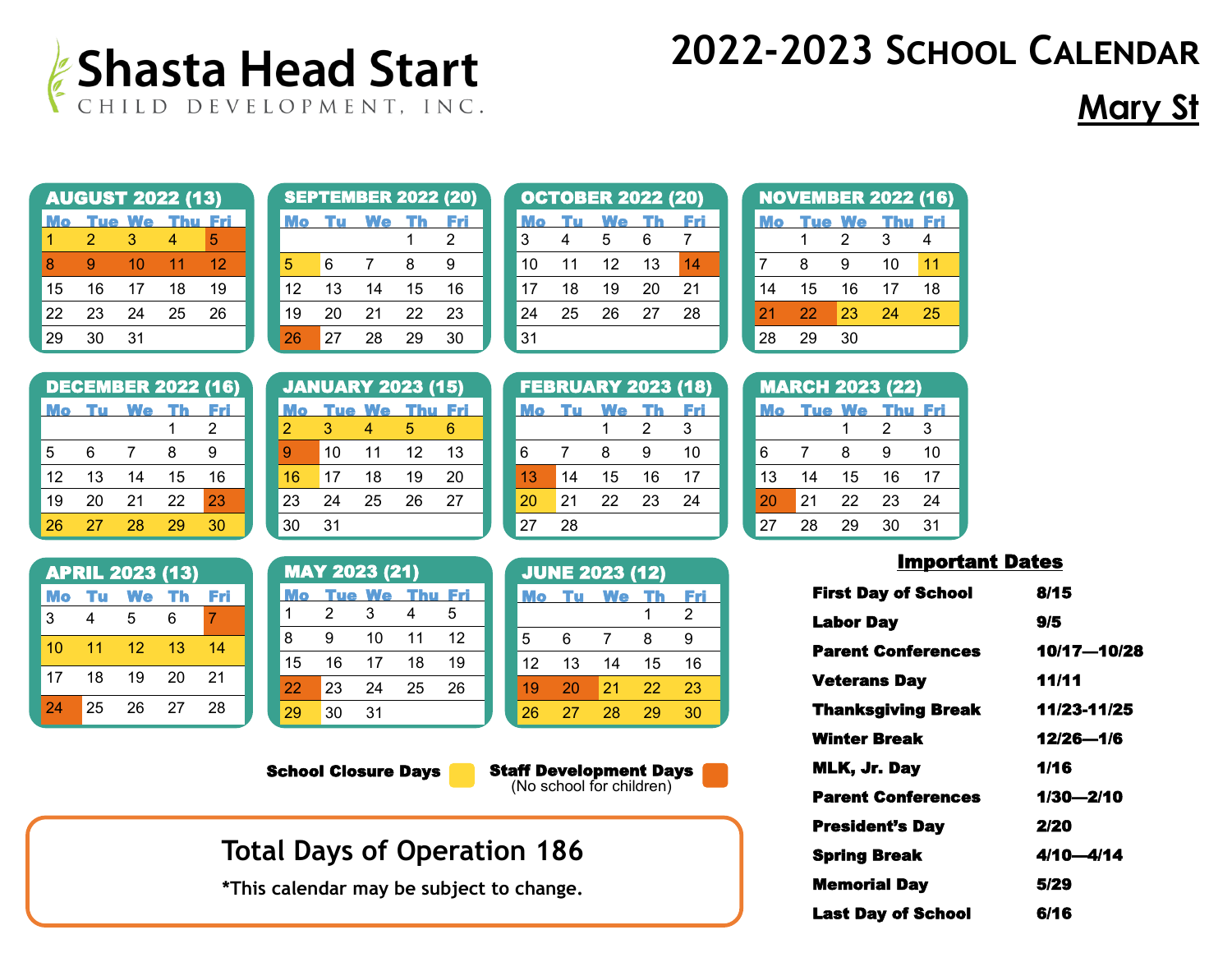

## **McArthur**

|    |    | <b>SEPTEMBER 2022 (12)</b> |    |    |
|----|----|----------------------------|----|----|
|    |    | Ne                         |    |    |
|    |    |                            |    | 2  |
| 5  | հ  |                            | 8  | g  |
| 12 | 13 | 14                         | 15 | 16 |
| 19 | 20 | 21                         | 22 | 23 |
| 26 | 27 | 28                         | 29 | 30 |

|    |    | <b>OCTOBER 2022 (20)</b> |    |    |
|----|----|--------------------------|----|----|
|    |    | We                       |    |    |
| 3  | 4  | 5                        | 6  | 7  |
| 10 | 11 | 12                       | 13 | 14 |
| 17 | 18 | 19                       | 20 | 21 |
| 24 | 25 | 26                       | 27 | 28 |
| 31 |    |                          |    |    |

FEBRUARY 2023 (18)

|    | <b>NOVEMBER 2022 (16)</b> |               |     |     |
|----|---------------------------|---------------|-----|-----|
|    |                           | <b>Tue We</b> | Thu | Eri |
|    |                           | 2             | З   | 4   |
| 7  | 8                         | 9             | 10  | 11  |
| 14 | 15                        | 16            | 17  | 18  |
| 21 | 22                        | 23            | 24  | 25  |
| 28 | 29                        | 30            |     |     |

|    |    | <b>DECEMBER 2022 (16)</b> |    |    |
|----|----|---------------------------|----|----|
|    |    | We                        |    |    |
|    |    |                           |    | 2  |
| 5  | 6  | 7                         | 8  | g  |
| 12 | 13 | 14                        | 15 | 16 |
| 19 | 20 | 21                        | 22 | 23 |
| 26 | 27 | 28                        | 29 | 30 |

| <b>APRIL 2023 (18)</b> |    |                 |    |    |  |  |  |
|------------------------|----|-----------------|----|----|--|--|--|
|                        |    | Mo Tu We Th Fri |    |    |  |  |  |
| 3                      | 4  | 5               | 6  | 7  |  |  |  |
| 10                     | 11 | 12 <sup>°</sup> | 13 | 14 |  |  |  |
| 17                     | 18 | 19              | 20 | 21 |  |  |  |
| 24                     | 25 | 26              | 27 | 28 |  |  |  |

| <b>JANUARY 2023 (15)</b> |    |    |            |     |  |  |
|--------------------------|----|----|------------|-----|--|--|
|                          |    |    | 'ue We Thu | Fri |  |  |
| $\overline{2}$           | З  | Δ  | 5          | 6   |  |  |
| 9                        | 10 | 11 | 12         | 13  |  |  |
| 16                       | 17 | 18 | 19         | 20  |  |  |
| 23                       | 24 | 25 | 26         | 27  |  |  |
| 30                       | 31 |    |            |     |  |  |

MAY 2023 (21)

1 2 3 4 5 9 10 11 12 16 17 18 19 23 24 25 26

Tue We Thu Fri

|  |    |    | m  |    |    |
|--|----|----|----|----|----|
|  |    |    |    | 2  | 3  |
|  | 6  | 7  | 8  | 9  | 10 |
|  | 13 | 14 | 15 | 16 | 17 |
|  | 20 | 21 | 22 | 23 | 24 |
|  | 27 | 28 |    |    |    |
|  |    |    |    |    |    |

| <b>JUNE 2023 (9)</b> |    |    |    |    |  |  |
|----------------------|----|----|----|----|--|--|
| Mo                   |    | We |    |    |  |  |
|                      |    |    |    | 2  |  |  |
| 5                    | 6  | 7  | 8  | 9  |  |  |
| 12                   | 13 | 14 | 15 | 16 |  |  |
| 19                   | 20 | 21 | 22 | 23 |  |  |
| 26                   | 27 | 28 | 29 | 30 |  |  |

School Closure Days

29 30 31

Staff Development Days (No school for children)

### **Total Days of Operation 162**

**\*This calendar may be subject to change.** 

|    | <b>MARCH 2023 (17)</b> |               |     |     |  |  |  |
|----|------------------------|---------------|-----|-----|--|--|--|
|    |                        | <b>Tue We</b> | Thu | Fri |  |  |  |
|    |                        |               | 2   | 3   |  |  |  |
| 6  | 7                      | 8             | g   | 10  |  |  |  |
| 13 | 14                     | 15            | 16  | 17  |  |  |  |
| 20 | 21                     | 22            | 23  | 24  |  |  |  |
| 27 | 28                     | 29            | 30  | 31  |  |  |  |

| <b>First Day of School</b> | 9/14          |
|----------------------------|---------------|
| <b>Parent Conferences</b>  | 11/14-12/2    |
| <b>Veterans Day</b>        | 11/11         |
| <b>Thanksgiving Break</b>  | 11/23-11/25   |
| Winter Break               | 12/26-1/6     |
| MLK, Jr. Day               | 1/16          |
| <b>Parent Conferences</b>  | $2/13 - 2/24$ |
| <b>President's Day</b>     | 2/20          |
| <b>Spring Break</b>        | $3/27 - 3/31$ |
| <b>Memorial Day</b>        | 5/29          |
| <b>Last Day of School</b>  | 6/13          |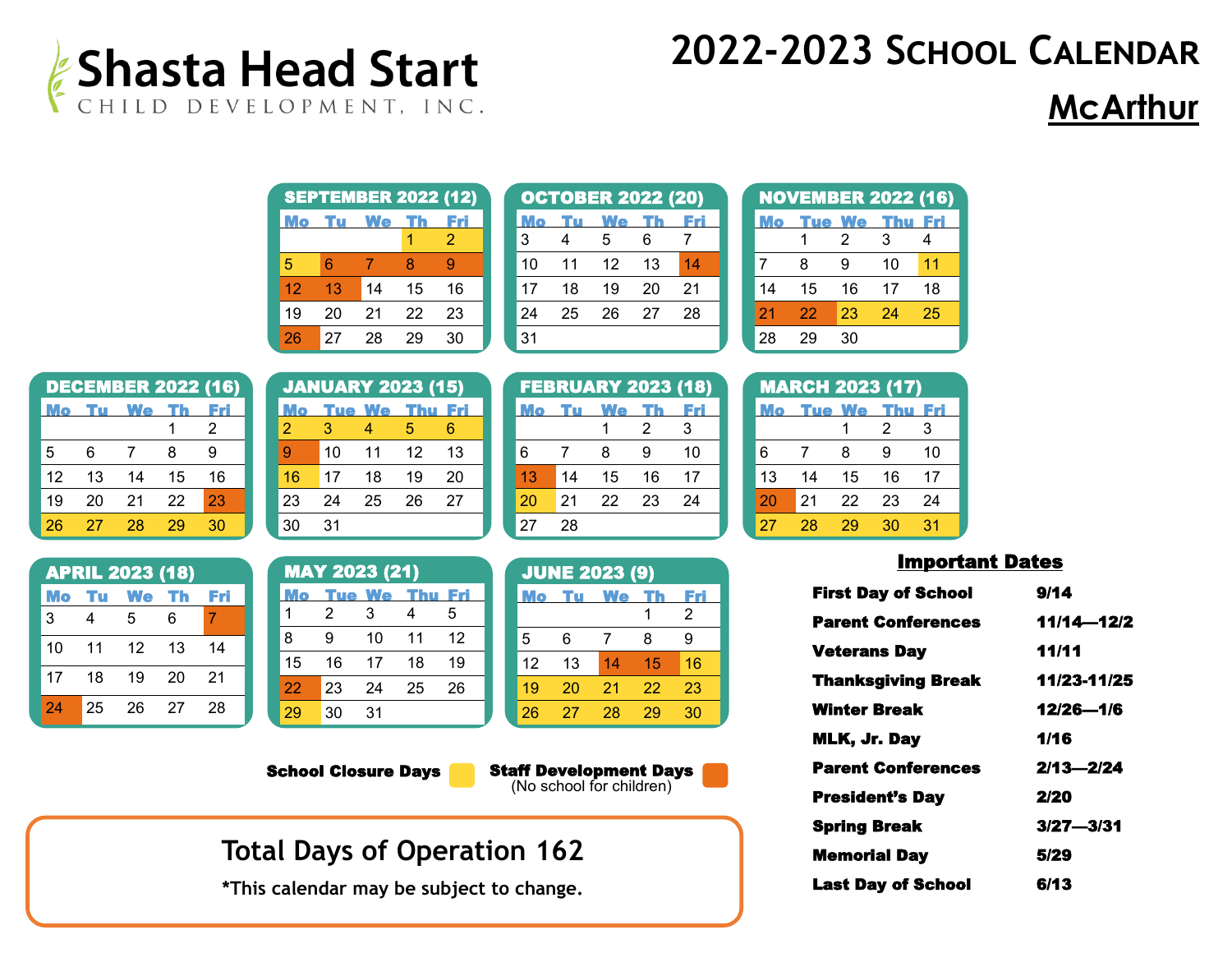

**Classrooms: Birchwood &Oak View EHS Part Day,** 

### **Juniper, Weed**

| <b>JULY 2022 (17)</b> |    |    |    |    |  |  |
|-----------------------|----|----|----|----|--|--|
|                       |    | We |    |    |  |  |
|                       |    |    |    |    |  |  |
| 4                     | 5  | հ  | 7  | 8  |  |  |
| 11                    | 12 | 13 | 14 | 15 |  |  |
| 18                    | 19 | 20 | 21 | 22 |  |  |
| 25                    | 26 | 27 | 28 | 29 |  |  |

| <b>AUGUST 2022 (22)</b> |    |        |    |    |  |  |
|-------------------------|----|--------|----|----|--|--|
|                         |    | 'ue We |    |    |  |  |
|                         | 2  | 3      | 4  | 5  |  |  |
| 8                       | 9  | 10     | 11 | 12 |  |  |
| 15                      | 16 | 17     | 18 | 19 |  |  |
| 22                      | 23 | 24     | 25 | 26 |  |  |
| 29                      | 30 | 31     |    |    |  |  |

|    |    | <b>SEPTEMBER 2022 (20)</b> |    |    |
|----|----|----------------------------|----|----|
|    |    | We                         |    |    |
|    |    |                            |    | 2  |
| 5  | 6  | 7                          | 8  | 9  |
| 12 | 13 | 14                         | 15 | 16 |
| 19 | 20 | 21                         | 22 | 23 |
| 26 | 27 | 28                         | 29 | 30 |

|    |    | <b>OCTOBER 2022 (20)</b> |    |     |
|----|----|--------------------------|----|-----|
|    |    | We                       | ть | Fri |
| 3  | 4  | 5                        | 6  |     |
| 10 | 11 | 12                       | 13 | 14  |
| 17 | 18 | 19                       | 20 | 21  |
| 24 | 25 | 26                       | 27 | 28  |
| 31 |    |                          |    |     |

|    | <b>NOVEMBER 2022 (16)</b> |        |     |     |
|----|---------------------------|--------|-----|-----|
|    |                           | 'ue We | Thu | Fri |
|    |                           | 2      | 3   | 4   |
| 7  | 8                         | g      | 10  | 11  |
| 14 | 15                        | 16     | 17  | 18  |
| 21 | 22                        | 23     | 24  | 25  |
| 28 | 29                        | 30     |     |     |

|    |    | <b>DECEMBER 2022 (16)</b> |    |    |  |
|----|----|---------------------------|----|----|--|
|    | TU | We                        |    |    |  |
|    |    |                           |    | 2  |  |
| 5  | 6  | 7                         | 8  | 9  |  |
| 12 | 13 | 14                        | 15 | 16 |  |
| 19 | 20 | 21                        | 22 | 23 |  |
| 26 | 27 | 28                        | 29 | 30 |  |

|    | <b>APRIL 2023 (13)</b> |                 |         |            |  |  |  |  |
|----|------------------------|-----------------|---------|------------|--|--|--|--|
|    |                        | Mo Tu We Th     |         | <b>Fri</b> |  |  |  |  |
| 3  | 4                      | .5              | 6       | 7          |  |  |  |  |
| 10 | $\overline{11}$        | 12 <sup>°</sup> | $_{13}$ | 14         |  |  |  |  |
| 17 | 18                     | 19              | -20     | -21        |  |  |  |  |
| 24 | 25                     | -26             | -27     | -28        |  |  |  |  |

|    |    |                   | <b>JANUARY 2023 (15)</b> |     |
|----|----|-------------------|--------------------------|-----|
|    |    | <b>Tue We Thu</b> |                          | Fri |
| 2  | З  | 4                 | 5                        | 6   |
| 9  | 10 | 11                | $12 \overline{ }$        | 13  |
| 16 | 17 | 18                | 19                       | 20  |
| 23 | 24 | 25                | 26                       | 27  |
| 30 | 31 |                   |                          |     |

| <b>MAY 2023 (21)</b> |    |        |     |       |  |  |
|----------------------|----|--------|-----|-------|--|--|
|                      |    | 'ue We | Thu | . Fri |  |  |
|                      | 2  | 3      | Δ   | 5     |  |  |
| 8                    | g  | 10     | 11  | 12    |  |  |
| 15                   | 16 | 17     | 18  | 19    |  |  |
| 22                   | 23 | 24     | 25  | 26    |  |  |
| 29                   | 30 | 31     |     |       |  |  |

School Closure Days

|    |    | <b>FEBRUARY 2023 (18)</b> |    |    |
|----|----|---------------------------|----|----|
| ио |    | we                        |    |    |
|    |    |                           | 2  | 3  |
| 6  | 7  | 8                         | 9  | 10 |
| 13 | 14 | 15                        | 16 | 17 |
| 20 | 21 | 22                        | 23 | 24 |
| 27 | 28 |                           |    |    |

|    |    | <b>JUNE 2023 (21)</b> |    |     |
|----|----|-----------------------|----|-----|
| Mo |    | <b>We</b>             |    | Fri |
|    |    |                       |    | 2   |
| 5  | 6  | 7                     | 8  | 9   |
| 12 | 13 | 14                    | 15 | 16  |
| 19 | 20 | 21                    | 22 | 23  |
| 26 | 27 | 28                    | 29 | 30  |

Staff Development Days (No school for children)

## **Total Days of Operation 221**

**\*This calendar may be subject to change.** 

| 24              | 25 | 20            | <sup>21</sup>          | zŏ  |  |
|-----------------|----|---------------|------------------------|-----|--|
| 31              |    |               |                        |     |  |
|                 |    |               |                        |     |  |
|                 |    |               | <b>MARCH 2023 (22)</b> |     |  |
| Mo              |    | <b>Tue We</b> |                        | Fri |  |
|                 |    | 1             | 2                      | 3   |  |
| 6               | 7  | 8             | 9                      | 10  |  |
| 13 <sup>2</sup> | 14 | 15            | 16                     | 17  |  |
| 20              | 21 | 22            | 23                     | 24  |  |
| 27              | 28 | 29            | 30                     | 31  |  |

| <b>First Day of School</b> | 717         |
|----------------------------|-------------|
| <b>Labor Day</b>           | 9/5         |
| <b>Parent Conferences</b>  | 9/6—9/16    |
| <b>Veterans Day</b>        | 11/11       |
| <b>Thanksgiving Break</b>  | 11/23-11/25 |
| Winter Break               | 12/26-1/6   |
| MLK, Jr. Day               | 1/16        |
| <b>Parent Conferences</b>  | 1/30—2/10   |
| <b>President's Day</b>     | 2/20        |
| <b>Spring Break</b>        | 4/10-4/14   |
| <b>Memorial Day</b>        | 5/29        |
| <b>Last Dav of School</b>  | 6/29        |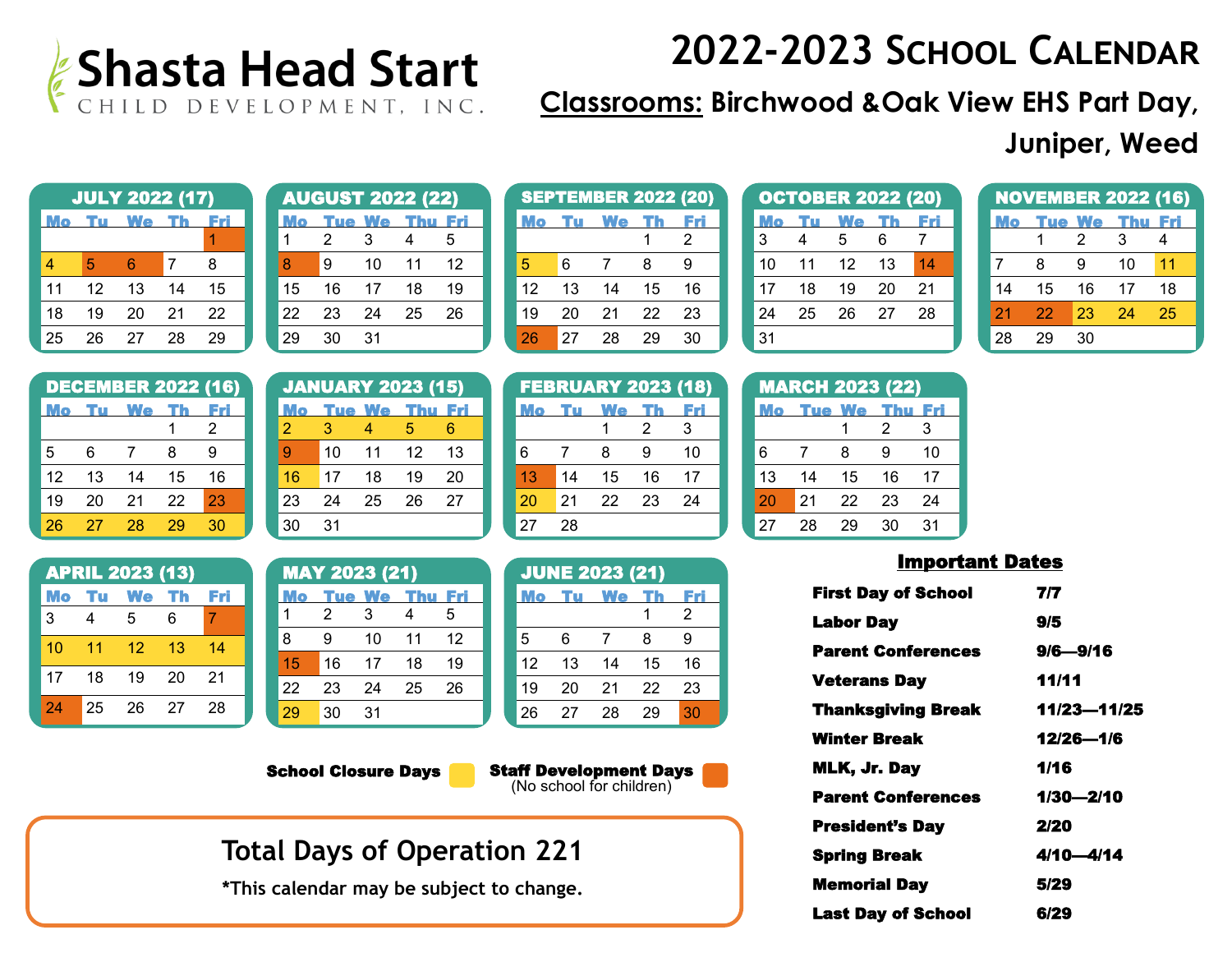

**Classrooms: Mt Shasta, Oak View, Sycamore,**

### **Yreka, Weaverville**

|    | <b>AUGUST 2022 (13)</b> |               |     |     |  |  |  |
|----|-------------------------|---------------|-----|-----|--|--|--|
|    |                         | <u>Tue We</u> | Thu | Fri |  |  |  |
| 1  | 2                       | З             | 4   | 5   |  |  |  |
| 8  | g                       | 10            | 11  | 12  |  |  |  |
| 15 | 16                      | 17            | 18  | 19  |  |  |  |
| 22 | 23                      | 24            | 25  | 26  |  |  |  |
| 20 | 30                      | 31            |     |     |  |  |  |

|    |    | <b>SEPTEMBER 2022 (20)</b> |    |    |
|----|----|----------------------------|----|----|
|    |    | We                         |    |    |
|    |    |                            |    | 2  |
| 5  | 6  |                            | 8  | 9  |
| 12 | 13 | 14                         | 15 | 16 |
| 19 | 20 | 21                         | 22 | 23 |
| 26 | 27 | 28                         | 29 | 30 |

|    |    | <b>OCTOBER 2022 (19)</b> |    |    |
|----|----|--------------------------|----|----|
|    |    | <b>We</b>                |    |    |
| 3  | Δ  | 5                        | 6  |    |
| 10 | 11 | 12                       | 13 | 14 |
| 17 | 18 | 19                       | 20 | 21 |
| 24 | 25 | 26                       | 27 | 28 |
| 31 |    |                          |    |    |

**We**  $1$ 

**FEBRUARY** 

6 7 8 13 14 15 20 21 22

27 28

| <b>NOVEMBER 2022 (16)</b> |    |               |     |     |  |  |
|---------------------------|----|---------------|-----|-----|--|--|
|                           |    | <b>Tue We</b> | Thu | Fri |  |  |
|                           |    | 2             | 3   | 4   |  |  |
| 7                         | 8  | 9             | 10  | 11  |  |  |
| 14                        | 15 | 16            | 17  | 18  |  |  |
| 21                        | 22 | 23            | 24  | 25  |  |  |
| 28                        | 29 | 30            |     |     |  |  |

|    |    | <b>DECEMBER 2022 (16)</b> |    |    |   |
|----|----|---------------------------|----|----|---|
| Мо |    | <b>We</b>                 |    |    |   |
|    |    |                           |    | 2  |   |
| 5  | 6  | 7                         | 8  | 9  | Š |
| 12 | 13 | 14                        | 15 | 16 |   |
| 19 | 20 | 21                        | 22 | 23 | ź |
| 26 | 27 | 28                        | 29 | 30 | í |

| <b>APRIL 2023 (13)</b> |      |         |     |     |  |  |
|------------------------|------|---------|-----|-----|--|--|
| Mo                     | - Tu | We Th   |     | Fri |  |  |
| 3                      | 4    | 5       | 6   | 7   |  |  |
| 10                     | 11   | $12 \,$ | -13 | 14  |  |  |
| 17                     | 18   | 19      | 20  | 21  |  |  |
| 24                     | 25   | 26      | 27  | 28  |  |  |

|    | <b>JANUARY 2023 (15)</b> |    |                   |       |
|----|--------------------------|----|-------------------|-------|
|    |                          |    | <b>Tue We Thu</b> | - Fri |
| 2  | 3                        | 4  | 5                 | 6     |
| g  | 10                       | 11 | 12                | 13    |
| 16 | 17                       | 18 | 19                | 20    |
| 23 | 24                       | 25 | 26                | 27    |
| 30 | 31                       |    |                   |       |

| <b>MAY 2023 (21)</b> |    |        |     |     |  |  |
|----------------------|----|--------|-----|-----|--|--|
|                      |    | 'ue We | Thu | Fri |  |  |
| 1                    | 2  | 3      | 4   | 5   |  |  |
| 8                    | 9  | 10     | 11  | 12  |  |  |
| 15                   | 16 | 17     | 18  | 19  |  |  |
| 22                   | 23 | 24     | 25  | 26  |  |  |
| 29                   | 30 | 31     |     |     |  |  |

School Closure Days

Staff Development Days (No school for children)

### **Total Days of Operation 162**

**\*This calendar may be subject to change.** 

| 2023 (14) |     |    | <b>MARCH 2</b> |     |
|-----------|-----|----|----------------|-----|
|           | Fri |    | 'ue            | - V |
| 2         | 3   |    |                |     |
| 9         | 10  | 6  | 7              | 8   |
| 16        | 17  | 13 | 14             |     |
| 23        | 24  | 20 | 21             | 2   |
|           |     | 27 | 28             | 2   |

| <b>MARCH 2023 (21)</b> |               |    |     |     |  |  |  |
|------------------------|---------------|----|-----|-----|--|--|--|
| Мо                     | <b>Tue We</b> |    | Thu | Eri |  |  |  |
|                        |               |    | 2   | 3   |  |  |  |
| 6                      | 7             | 8  | g   | 10  |  |  |  |
| 13                     | 14            | 15 | 16  | 17  |  |  |  |
| 20                     | 21            | 22 | 23  | 24  |  |  |  |
| 27                     | 28            | 29 | 30  | 31  |  |  |  |

| <b>First Day of School</b> | 8/15        |
|----------------------------|-------------|
| <b>Labor Day</b>           | 9/5         |
| <b>Parent Conferences</b>  | 10/17—10/28 |
| <b>Veterans Day</b>        | 11/11       |
| <b>Thanksgiving Break</b>  | 11/23-11/25 |
| Winter Break               | 12/26-1/6   |
| MLK, Jr. Day               | 1/16        |
| <b>Parent Conferences</b>  | 1/30—2/10   |
| <b>President's Week</b>    | 2/20—2/24   |
| <b>Spring Break</b>        | 4/10—4/14   |
| <b>Last Dav of School</b>  | 5/19        |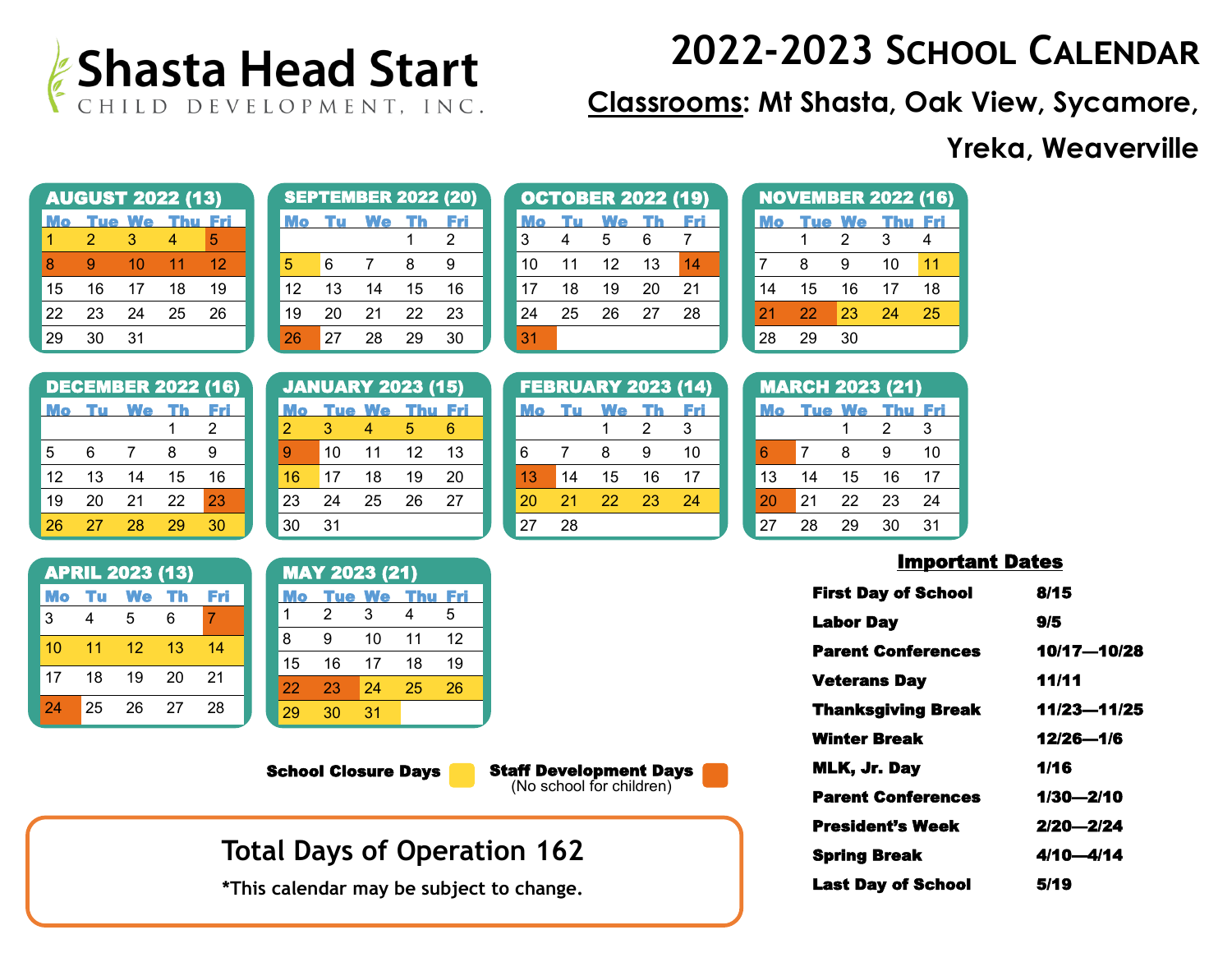

## **Shasta College**

| <b>AUGUST 2022 (13)</b> |    |               |     |     |  |  |
|-------------------------|----|---------------|-----|-----|--|--|
|                         |    | <b>Tue We</b> | Thu | Fri |  |  |
| 1                       | 2  | З             | 4   | 5   |  |  |
| 8                       | g  | 10            | 11  | 12  |  |  |
| 15                      | 16 | 17            | 18  | 19  |  |  |
| 22                      | 23 | 24            | 25  | 26  |  |  |
| 20                      | 30 | 31            |     |     |  |  |

|    |    | <b>SEPTEMBER 2022 (20)</b> |    |    |
|----|----|----------------------------|----|----|
|    |    | <b>We</b>                  |    |    |
|    |    |                            |    | 2  |
| 5  | 6  |                            | 8  | 9  |
| 12 | 13 | 14                         | 15 | 16 |
| 19 | 20 | 21                         | 22 | 23 |
| 26 | 27 | 28                         | 29 | 30 |

|    |    | <b>OCTOBER 2022 (20)</b> |    |    |
|----|----|--------------------------|----|----|
|    |    | We                       |    |    |
| 3  | 4  | 5                        | 6  | 7  |
| 10 | 11 | 12                       | 13 | 14 |
| 17 | 18 | 19                       | 20 | 21 |
| 24 | 25 | 26                       | 27 | 28 |
| 31 |    |                          |    |    |

FEBRUARY 2023 (18) Mo Tu We Th Fri

6 7 8 9 10 13 14 15 16 17 20 21 22 23 24

27 28

1 2 3

| <b>NOVEMBER 2022 (16)</b> |    |        |     |     |  |  |
|---------------------------|----|--------|-----|-----|--|--|
|                           |    | 'ue We | Thu | EZI |  |  |
|                           |    | 2      | 3   | 4   |  |  |
| 7                         | 8  | 9      | 10  | 11  |  |  |
| 14                        | 15 | 16     | 17  | 18  |  |  |
| 21                        | 22 | 23     | 24  | 25  |  |  |
| 28                        | 29 | 30     |     |     |  |  |

|    |    | <b>DECEMBER 2022 (16)</b> |    |    |  |
|----|----|---------------------------|----|----|--|
| ию | m  | We                        |    |    |  |
|    |    |                           |    | 2  |  |
| 5  | 6  | 7                         | 8  | g  |  |
| 12 | 13 | 14                        | 15 | 16 |  |
| 19 | 20 | 21                        | 22 | 23 |  |
| 26 | 27 | 28                        | 29 | 30 |  |

| <b>APRIL 2023 (13)</b> |      |       |    |     |  |  |
|------------------------|------|-------|----|-----|--|--|
| Mo                     | - Tu | We Th |    | Fri |  |  |
| 3                      | 4    | 5     | 6  | 7   |  |  |
| 10                     | 11   | 12    | 13 | 14  |  |  |
| 17                     | 18   | 19    | 20 | 21  |  |  |
| 24                     | 25   | 26    | 27 | 28  |  |  |

|                | <b>JANUARY 2023 (11)</b> |                   |                 |       |
|----------------|--------------------------|-------------------|-----------------|-------|
|                |                          | <b>Tue We Thu</b> |                 | - Fri |
| $\overline{2}$ | З                        | Δ                 | 5               | 6     |
| 9              | 10                       | $\overline{11}$   | 12 <sup>°</sup> | 13    |
| 16             | 17                       | 18                | 19              | 20    |
| 23             | 24                       | 25                | 26              | 27    |
| 30             | 31                       |                   |                 |       |

| <b>MAY 2023 (21)</b> |               |    |     |     |  |  |
|----------------------|---------------|----|-----|-----|--|--|
|                      | <b>Tue We</b> |    | Thu | Fri |  |  |
| 1                    | 2             | 3  | 4   | 5   |  |  |
| 8                    | g             | 10 | 11  | 12  |  |  |
| 15                   | 16            | 17 | 18  | 19  |  |  |
| 22                   | 23            | 24 | 25  | 26  |  |  |
| 29                   | 30            | 31 |     |     |  |  |

School Closure Days

Staff Development Days (No school for children)

### **Total Days of Operation 164**

**\*This calendar may be subject to change.** 

|    | <b>MARCH 2023 (22)</b> |    |    |    |
|----|------------------------|----|----|----|
|    | <b>Tue We</b>          |    |    |    |
|    |                        |    | 2  | 3  |
| 6  | 7                      | 8  | 9  | 10 |
| 13 | 14                     | 15 | 16 | 17 |
| 20 | 21                     | 22 | 23 | 24 |
| 27 | 28                     | 29 | 30 | 31 |

| <b>First Day of School</b> | 8/15          |
|----------------------------|---------------|
| <b>Labor Day</b>           | 9/5           |
| <b>Parent Conferences</b>  | 10/17-10/28   |
| <b>Veterans Day</b>        | 11/11         |
| <b>Thanksgiving Break</b>  | 11/23-11/25   |
| Winter Break               | 12/26-1/6     |
| MLK, Jr. Day               | 1/16          |
| <b>Parent Conferences</b>  | 1/30—2/10     |
| President's Week           | $2/20 - 2/24$ |
| <b>Spring Break</b>        | 4/10—4/14     |
| <b>Last Dav of School</b>  | 5/19          |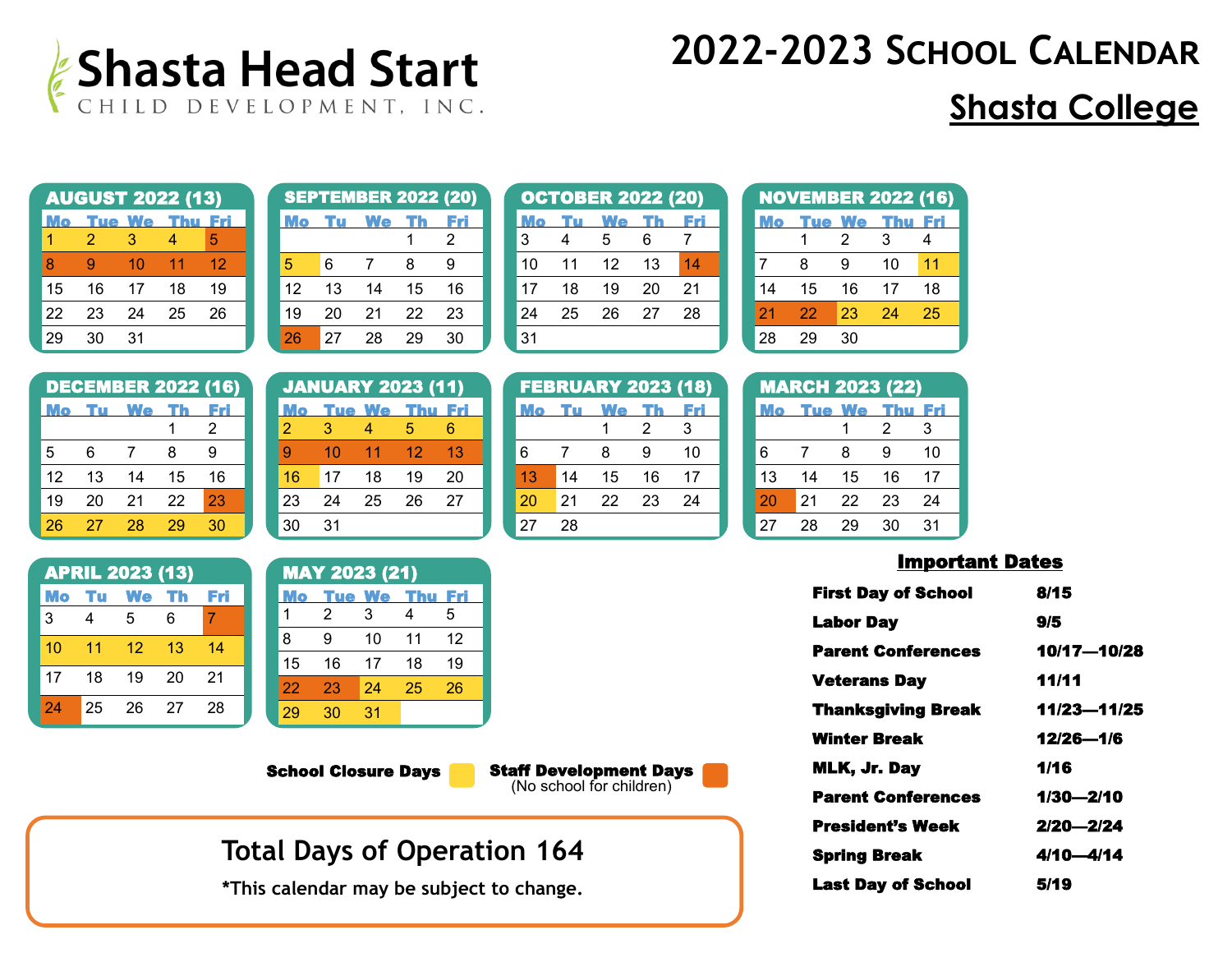

**State Classrooms: Anderson Park, Birchwood, Countryside,** 

**Gateway, Lake, and Oak View**

| <b>JULY 2022 (17)</b> |    |    |    |    |  |  |
|-----------------------|----|----|----|----|--|--|
|                       |    | We |    |    |  |  |
|                       |    |    |    |    |  |  |
| 4                     | 5  | 6  | 7  | 8  |  |  |
| 11                    | 12 | 13 | 14 | 15 |  |  |
| 18                    | 19 | 20 | 21 | 22 |  |  |
| 25                    | 26 | 27 | 28 | 29 |  |  |

|    |    |        | <b>AUGUST 2022 (22)</b> |     |
|----|----|--------|-------------------------|-----|
|    |    | 'ue We |                         | Eri |
|    | 2  | 3      | 4                       | 5   |
| 8  | я  | 10     | 11                      | 12  |
| 15 | 16 | 17     | 18                      | 19  |
| 22 | 23 | 24     | 25                      | 26  |
| 29 | 30 | 31     |                         |     |

|    |    | <b>SEPTEMBER 2022 (20)</b> |    |    |
|----|----|----------------------------|----|----|
|    |    | We                         |    | EZ |
|    |    |                            |    | 2  |
| 5  | 6  | 7                          | 8  | 9  |
| 12 | 13 | 14                         | 15 | 16 |
| 19 | 20 | 21                         | 22 | 23 |
| 26 | 27 | 28                         | 29 | 30 |

|    |    | <b>OCTOBER 2022 (20)</b> |    |    |
|----|----|--------------------------|----|----|
|    |    | We                       |    |    |
| 3  | 4  | 5                        | 6  |    |
| 10 | 11 | 12                       | 13 | 14 |
| 17 | 18 | 19                       | 20 | 21 |
| 24 | 25 | 26                       | 27 | 28 |
| 31 |    |                          |    |    |

|    |    |        | <b>NOVEMBER 2022 (16)</b> |     |
|----|----|--------|---------------------------|-----|
|    |    | iue We | Thu                       | Fri |
|    |    | 2      | 3                         | 4   |
|    | 8  | я      | 10                        | 11  |
| 14 | 15 | 16     | 17                        | 18  |
| 21 | 22 | 23     | 24                        | 25  |
| 28 | 29 | 30     |                           |     |

|    |    |           |    | <b>DECEMBER 2022 (16)</b> |  |
|----|----|-----------|----|---------------------------|--|
|    | m  | <b>We</b> |    |                           |  |
|    |    |           |    | 2                         |  |
| 5  | 6  |           | 8  | 9                         |  |
| 12 | 13 | 14        | 15 | 16                        |  |
| 19 | 20 | 21        | 22 | 23                        |  |
| 26 | 27 | 28        | 29 | 30                        |  |

|           |    | <b>APRIL 2023 (13)</b> |      |       |
|-----------|----|------------------------|------|-------|
| <b>Mo</b> | Tu | We                     | - Th | - Fri |
| 3         | 4  | 5                      | 6    | 7     |
| 10        | 11 | 12                     | 13   | 14    |
| 17        | 18 | 19                     | 20   | 21    |
| 24        | 25 | 26                     | 27   | 28    |

**Minimum Days**<br>(center closes at 2:00 pm)

JANUARY 2023 (15) Thu Fri 2 3 4 5 6 9 10 11 12 13 16 17 18 19 20 23 24 25 26 27 30 31

|    |    | <b>MAY 2023 (21)</b> |     |     |  |
|----|----|----------------------|-----|-----|--|
|    |    | 'ue We               | Thu | Fri |  |
|    | 2  | 3                    | 4   | 5   |  |
| 8  | 9  | 10                   | 11  | 12  |  |
| 15 | 16 | 17                   | 18  | 19  |  |
| 22 | 23 | 24                   | 25  | 26  |  |
| 29 | 30 | 31                   |     |     |  |

**School Closure Days** 

Staff Development Days (No school for children)

## **Total Days of Operation 221**

**\*This calendar may be subject to change.** 

|    |    | <b>FEBRUARY 2023 (18)</b> |    |     |
|----|----|---------------------------|----|-----|
|    |    | We                        | Th | Fri |
|    |    |                           | 2  | З   |
| 6  | 7  | 8                         | g  | 10  |
| 13 | 14 | 15                        | 16 | 17  |
| 20 | 21 | 22                        | 23 | 24  |
| 27 | 28 |                           |    |     |

|    |    | <b>JUNE 2023 (21)</b> |    |     |
|----|----|-----------------------|----|-----|
| Mo | m  | We                    |    | Fri |
|    |    |                       |    | 2   |
| 5  | 6  | 7                     | 8  | 9   |
| 12 | 13 | 14                    | 15 | 16  |
| 19 | 20 | 21                    | 22 | 23  |
| 26 | 27 | 28                    | 29 | 30  |

|    |    | <b>MARCH 2023 (22)</b> |     |     |
|----|----|------------------------|-----|-----|
| Mo |    | <b>Tue We</b>          | Thu | Fri |
|    |    |                        | 2   | 3   |
| 6  | 7  | 8                      | 9   | 10  |
| 13 | 14 | 15                     | 16  | 17  |
| 20 | 21 | 22                     | 23  | 24  |
| 27 | 28 | 29                     | 30  | 31  |

| <b>First Day of School</b> | 7/7         |
|----------------------------|-------------|
| <b>Labor Day</b>           | 9/5         |
| <b>Parent Conferences</b>  | 9/6—9/16    |
| <b>Veterans Day</b>        | 11/11       |
| <b>Thanksgiving Break</b>  | 11/23-11/25 |
| <b>Winter Break</b>        | 12/26-1/6   |
| MLK, Jr. Day               | 1/16        |
| <b>Parent Conferences</b>  | 1/30—2/10   |
| <b>President's Day</b>     | 2/20        |
| <b>Spring Break</b>        | 4/10—4/14   |
| <b>Memorial Day</b>        | 5/29        |
| <b>Last Dav of School</b>  | 6/29        |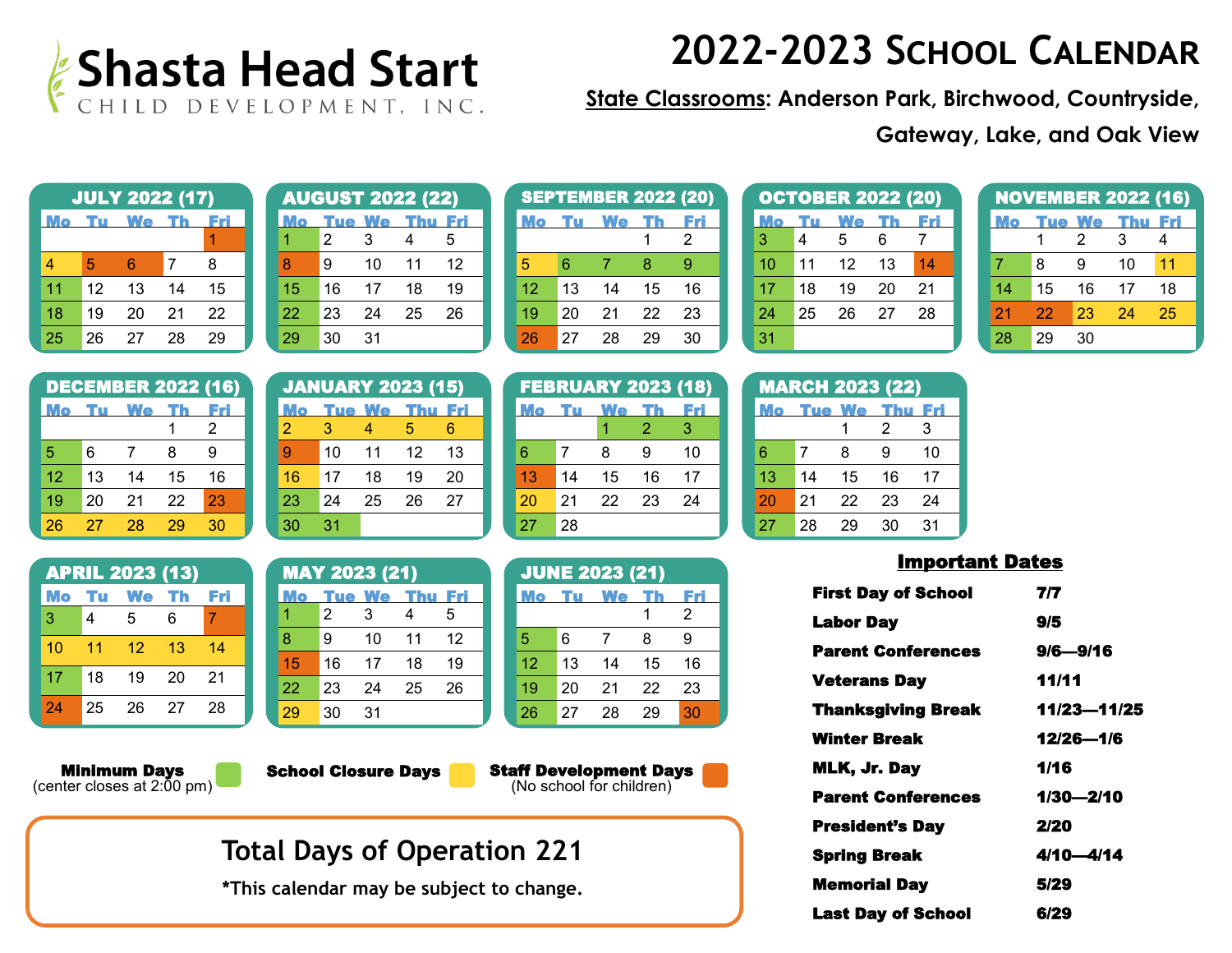| <b>Center</b>        | <b>Classroom</b> | <b>First Kid Day</b> | <b>End Date</b> | <b>Spring Break</b>       |
|----------------------|------------------|----------------------|-----------------|---------------------------|
| <b>Anderson Park</b> | <b>ANDA</b>      | 7/7/2022             |                 | 6/29/2023 4/10/23-4/14/23 |
| <b>Anderson Park</b> | <b>ANDB</b>      | 7/7/2022             |                 | 6/29/2023 4/10/23-4/14/23 |
| <b>Burney</b>        | <b>BURA</b>      | 8/15/2022            |                 | 5/31/2023 3/27/23-3/31/23 |
| Cottonwood           | <b>COTA</b>      | 8/15/2022            |                 | 5/31/2023 4/10/23-4/14/23 |
| <b>Anderson Park</b> | <b>EANA</b>      | 7/7/2022             |                 | 6/29/2023 4/10/23-4/14/23 |
| <b>Anderson Park</b> | <b>EANB</b>      | 7/7/2022             |                 | 6/29/2023 4/10/23-4/14/23 |
| <b>Birchwood</b>     | <b>EBIA</b>      | 7/7/2022             |                 | 6/29/2023 4/10/23-4/14/23 |
| Birchwood            | <b>EBIB</b>      | 7/7/2022             |                 | 6/29/2023 4/10/23-4/14/23 |
| <b>Birchwood</b>     | <b>EBIC</b>      | 7/7/2022             |                 | 6/29/2023 4/10/23-4/14/23 |
| Countryside          | <b>ECOA</b>      | 7/7/2022             |                 | 6/29/2023 4/10/23-4/14/23 |
| Countryside          | <b>ECOB</b>      | 7/7/2022             |                 | 6/29/2023 4/10/23-4/14/23 |
| Gateway              | <b>EGWA</b>      | 7/7/2022             |                 | 6/29/2023 4/10/23-4/14/23 |
| Gateway              | <b>EGWB</b>      | 7/7/2022             |                 | 6/29/2023 4/10/23-4/14/23 |
| Juniper              | <b>EJUA</b>      | 7/7/2022             |                 | 6/29/2023 4/10/23-4/14/23 |
| Juniper              | <b>EJUB</b>      | 7/7/2022             |                 | 6/29/2023 4/10/23-4/14/23 |
| Oak View             | <b>EOKA</b>      | 7/7/2022             |                 | 6/29/2023 4/10/23-4/14/23 |
| Oak View             | <b>EOKB</b>      | 7/7/2022             |                 | 6/29/2023 4/10/23-4/14/23 |
| Oak View             | <b>EOKC</b>      | 7/7/2022             |                 | 6/29/2023 4/10/23-4/14/23 |
| Shasta College       | <b>ESJA</b>      | 8/15/2022            |                 | 5/19/2023 4/10/23-4/14/23 |
| Shasta College       | <b>ESJB</b>      | 8/15/2022            |                 | 5/19/2023 4/10/23-4/14/23 |
| Shasta College       | <b>ESJC</b>      | 8/15/2022            |                 | 5/19/2023 4/10/23-4/14/23 |
| Shasta College       | <b>ESJD</b>      | 8/15/2022            |                 | 5/19/2023 4/10/23-4/14/23 |
| <b>Mary Street</b>   | <b>ESUA</b>      | 8/15/2022            |                 | 6/16/2023 4/10/23-4/14/23 |
| <b>Mary Street</b>   | <b>ESUB</b>      | 8/15/2022            |                 | 6/16/2023 4/10/23-4/14/23 |
| <b>Happy Valley</b>  | <b>HVAA</b>      | 8/15/2022            |                 | 5/31/2023 4/10/23-4/14/23 |
| Lake                 | <b>LAKA</b>      | 8/15/2022            |                 | 5/31/2023 4/10/23-4/14/23 |
| Lake                 | <b>LAKC</b>      | 7/7/2022             |                 | 6/29/2023 4/10/23-4/14/23 |
| Lake                 | <b>LAKD</b>      | 7/7/2022             |                 | 6/29/2023 4/10/23-4/14/23 |
| Lake                 | <b>LAKE</b>      | 7/7/2022             |                 | 6/29/2023 4/10/23-4/14/23 |
| <b>McArthur</b>      | <b>MCAA</b>      | 9/14/2022            |                 | 6/13/2023 3/27/23-3/31/23 |
| Mt Shasta            | <b>MTSA</b>      | 8/15/2022            |                 | 5/19/2023 4/10/23-4/14/23 |
| Oak View             | <b>OAKA</b>      | 7/7/2022             |                 | 6/29/2023 4/10/23-4/14/23 |
| Oak View             | <b>OAKB</b>      | 7/7/2022             |                 | 6/29/2023 4/10/23-4/14/23 |
| Oak View             | <b>OAKC</b>      | 8/15/2022            |                 | 5/19/2023 4/10/23-4/14/23 |
| Shasta College       | <b>SCWA</b>      | 8/15/2022            |                 | 5/19/2023 4/10/23-4/14/23 |
| Shasta College       | <b>SCWB</b>      | 8/15/2022            |                 | 5/19/2023 4/10/23-4/14/23 |
| Sycamore             | <b>SYCA</b>      | 8/15/2022            |                 | 5/19/2023 4/10/23-4/14/23 |
| Weaverville          | <b>WEAA</b>      | 8/15/2022            |                 | 5/19/2023 4/10/23-4/14/23 |
| Weed                 | <b>WEEA</b>      | 7/7/2022             |                 | 6/29/2023 4/10/23-4/14/23 |
| Yreka                | <b>YREA</b>      | 8/15/2022            |                 | 5/19/2023 4/10/23-4/14/23 |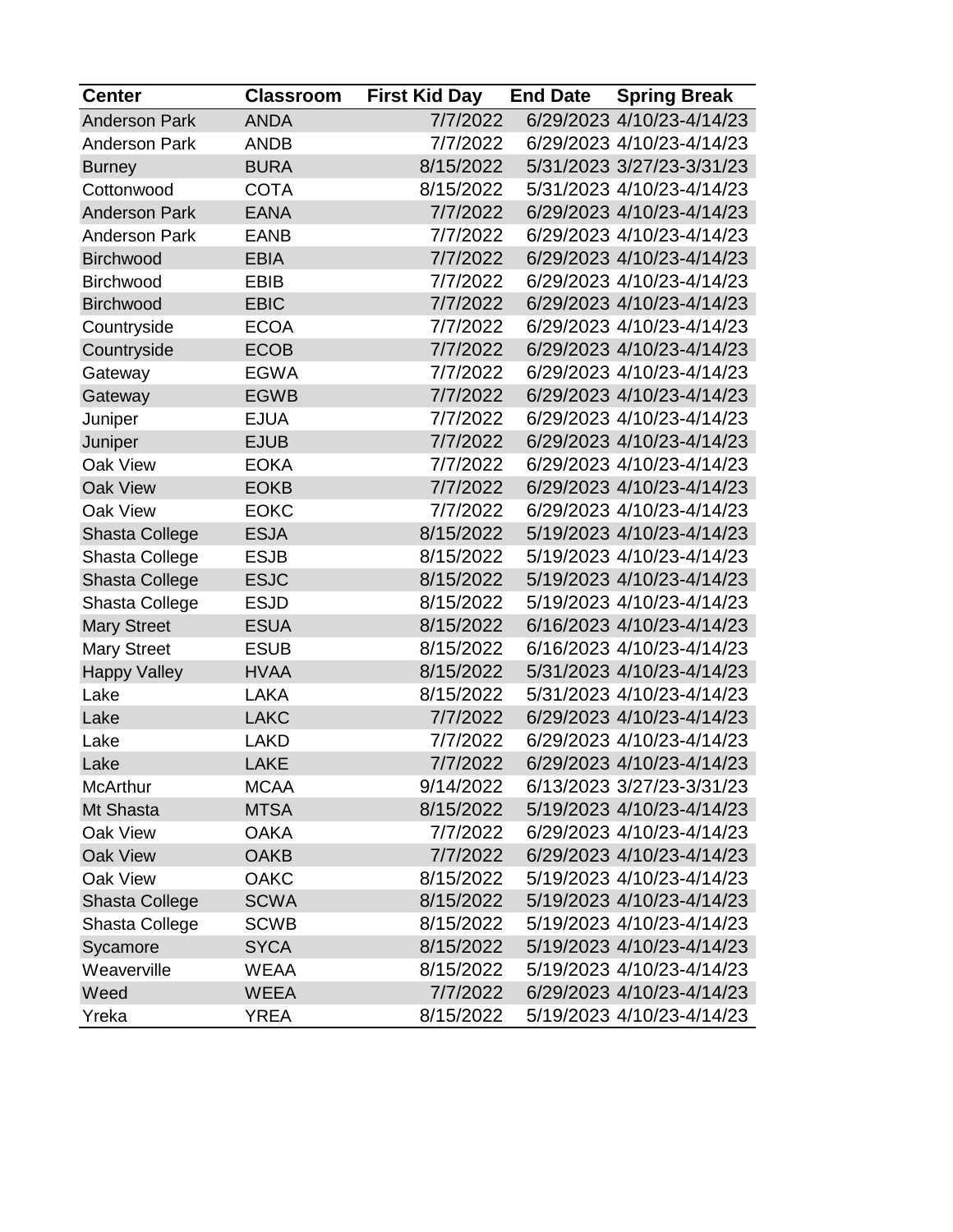| Winter Break    |
|-----------------|
| 12/26/22-1/6/23 |
| 12/26/22-1/6/23 |
| 12/26/22-1/6/23 |
| 12/26/22-1/6/23 |
| 12/26/22-1/6/23 |
| 12/26/22-1/6/23 |
| 12/26/22-1/6/23 |
| 12/26/22-1/6/23 |
| 12/26/22-1/6/23 |
| 12/26/22-1/6/23 |
| 12/26/22-1/6/23 |
| 12/26/22-1/6/23 |
| 12/26/22-1/6/23 |
| 12/26/22-1/6/23 |
| 12/26/22-1/6/23 |
| 12/26/22-1/6/23 |
| 12/26/22-1/6/23 |
| 12/26/22-1/6/23 |
| 12/26/22-1/6/23 |
| 12/26/22-1/6/23 |
| 12/26/22-1/6/23 |
| 12/26/22-1/6/23 |
| 12/26/22-1/6/23 |
| 12/26/22-1/6/23 |
| 12/26/22-1/6/23 |
| 12/26/22-1/6/23 |
| 12/26/22-1/6/23 |
| 12/26/22-1/6/23 |
| 12/26/22-1/6/23 |
| 12/26/22-1/6/23 |
| 12/26/22-1/6/23 |
| 12/26/22-1/6/23 |
| 12/26/22-1/6/23 |
| 12/26/22-1/6/23 |
| 12/26/22-1/6/23 |
| 12/26/22-1/6/23 |
| 12/26/22-1/6/23 |
| 12/26/22-1/6/23 |
| 12/26/22-1/6/23 |
| 12/26/22-1/6/23 |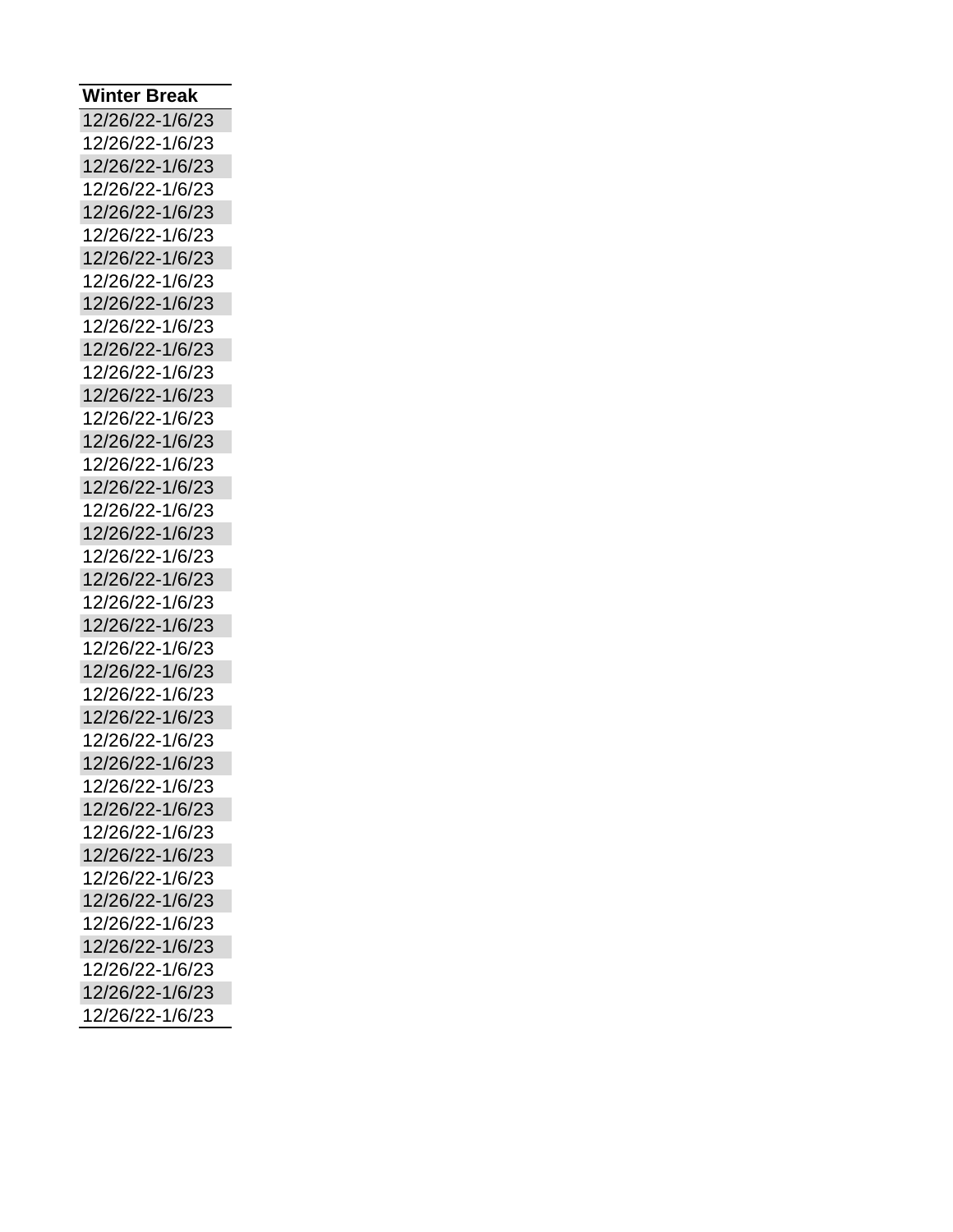### **Shasta Head Start Important Dates for 2022-2023**

#### **Return Dates**

| July 1-6    | Full year start up - orientations                                       |
|-------------|-------------------------------------------------------------------------|
| July 7      | First Kid Day - Full Year                                               |
| July 11-15  | First week - Home Visiting                                              |
| July 21     | Part Year Family Workers Return                                         |
| July 29     | HT/SS Return                                                            |
| August 5    | Teachers/PC/Assoc Teachers Return - Part Year Ed Training               |
| August 8    | Cooks/Class Aides/Cook Aides/Bilingual Aides/Special Needs Aides Return |
|             | Teaching Pyramid Refresher Ed Training for all staff                    |
|             | Cook's Training                                                         |
| August 9-12 | Bus Drivers/Receptionists return to site meeting, orientations          |
| August 15   | First Kid Day                                                           |

September 14 McArthur First Kid Day

#### **Training Dates**

| May 27      | <b>Full Year Family Worker Training</b>                              |
|-------------|----------------------------------------------------------------------|
| June 27     | <b>Home Visitor Training</b>                                         |
| June 30     | <b>Full Year Ed Training</b>                                         |
|             | July 29 - Aug 2 HT/SS Trainings                                      |
| August 5    | Part Year Ed Training                                                |
| August 8    | <b>Teaching Pyramid Refresher</b>                                    |
|             | Cook's Training                                                      |
|             | September 26 Ed Training/Cook's Training                             |
| October 14  | In-Service                                                           |
| October 31  | Open Staff Development Day – Part Day and Duration only              |
| November 21 | Ed Training/Cook's Training                                          |
| November 22 | Open Staff Development Day                                           |
| January 9   | Open Staff Development Day – Environment set up after floor cleaning |